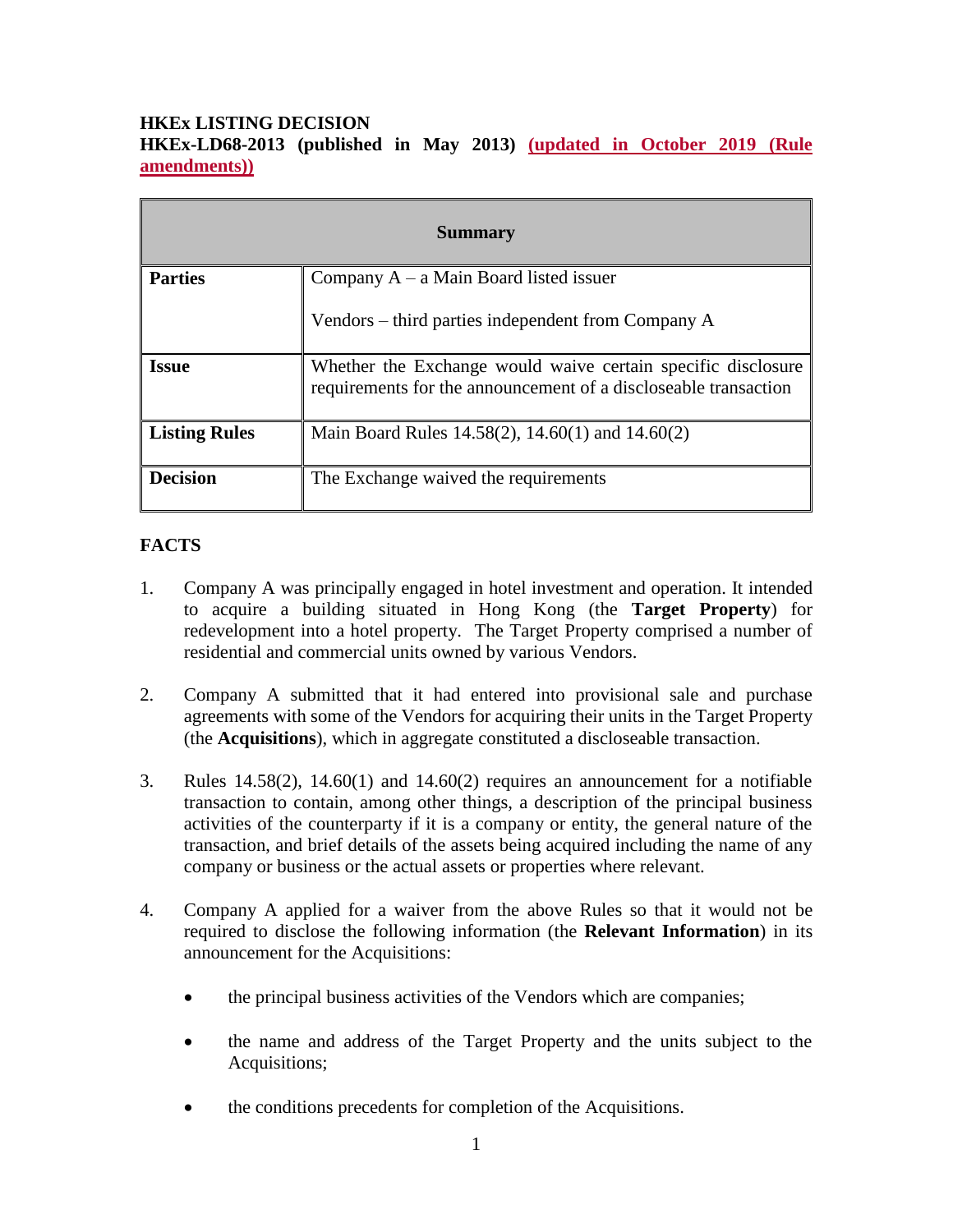- 5. It proposed to make the following alternative disclosure in the announcement:
	- the Vendors are individuals and companies which are independent of Company A and its connected persons;
	- the district where the Target Property is located and the gross area of the units it proposed to acquire; and
	- a statement that completion of the Acquisitions are subject to the satisfaction of a number of conditions.
- 6. Company A submitted that the terms of each Acquisition were determined after arm's length negotiation between Company A and the Vendor. As it was uncertain whether the Acquisitions could proceed to completion and Company A was still negotiating with other Vendors for acquiring the remaining units in the Target Property, the Relevant Information was commercially sensitive. Disclosure of the information at this stage would be prejudicial to the interests of Company A and would affect the on-going negotiations with other Vendors.
- 7. Company A considered that with the alternative disclosure, the announcement would provide sufficient information for investors to appraise the Acquisitions. It would also publish a further announcement to disclose the Relevant Information upon completion of the Acquisitions.

## **APPLICABLE LISTING RULES**

8. Rule 14.58 provides that:

"The announcement for a share transaction, discloseable transaction, major transaction, very substantial disposal, very substantial acquisition or reverse takeover... must contain at least the following information:

- $(1)$  ...
- (2) a description of the principal business activities carried on by the listed issuer and a general description of the principal business activities of the counterparty, if the counterparty is a company or entity; …"
- 9. Rule 14.60 provides that:

"In addition to the information set out in rule 14.58, the announcement for a discloseable transaction, major transaction, very substantial disposal, very substantial acquisition or reverse takeover… must contain at least brief details of the following: